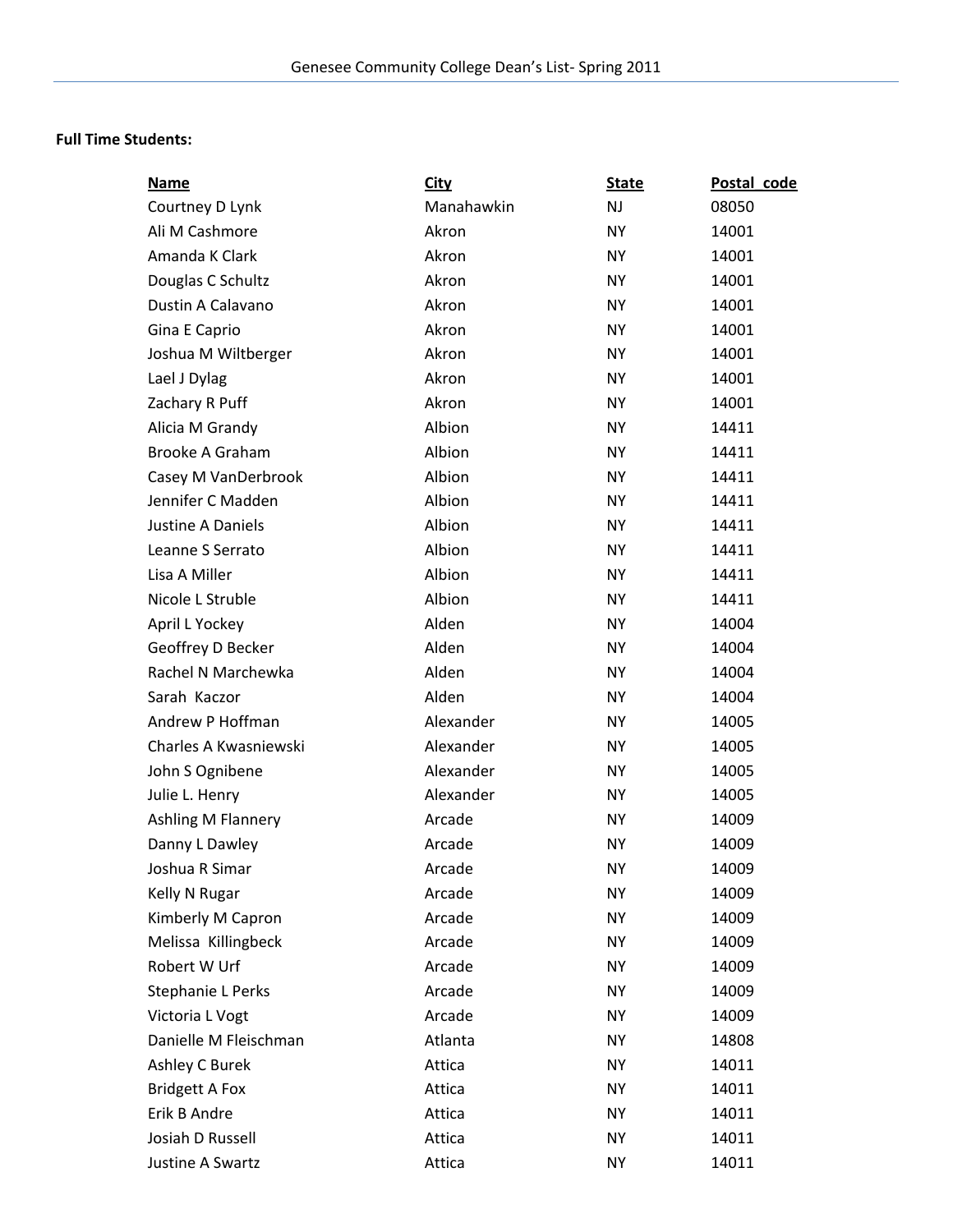| Kaylee L Choate          | Attica           | <b>NY</b> | 14011 |
|--------------------------|------------------|-----------|-------|
| Nicki M Durfee           | Attica           | <b>NY</b> | 14011 |
| Rachel J Kohlhagen       | Attica           | <b>NY</b> | 14011 |
| Kristen E Tracy          | Auburn           | <b>NY</b> | 13021 |
| Amy M Pierson            | Avon             | <b>NY</b> | 14414 |
| Stephanie F Gerhardt     | Avon             | <b>NY</b> | 14414 |
| Christopher A Elias      | <b>Barker</b>    | <b>NY</b> | 14012 |
| Shannon M Kimber         | <b>Barker</b>    | <b>NY</b> | 14012 |
| Amanda M Koepp           | Batavia          | <b>NY</b> | 14020 |
| Benjamin L Shell         | Batavia          | <b>NY</b> | 14020 |
| Christopher J Morris     | Batavia          | <b>NY</b> | 14020 |
| Corey J Kocent           | Batavia          | <b>NY</b> | 14020 |
| David M Kleckler         | Batavia          | <b>NY</b> | 14020 |
| Deanna L Johnston        | Batavia          | <b>NY</b> | 14020 |
| Dylan J Goodsell         | Batavia          | <b>NY</b> | 14020 |
| Elisha R Myers           | Batavia          | <b>NY</b> | 14020 |
| <b>Emily A Davis</b>     | Batavia          | <b>NY</b> | 14020 |
| Holly C Carney           | Batavia          | <b>NY</b> | 14020 |
| Jacob P Rine             | Batavia          | <b>NY</b> | 14020 |
| Jacqueline A Alley       | Batavia          | <b>NY</b> | 14020 |
| Jeremiah J Pedro         | Batavia          | <b>NY</b> | 14020 |
| Joseph I Grys            | Batavia          | <b>NY</b> | 14020 |
| Justin M Gugel           | Batavia          | <b>NY</b> | 14020 |
| Justine M McJury         | Batavia          | <b>NY</b> | 14020 |
| Michael J Harasimowicz   | Batavia          | <b>NY</b> | 14020 |
| Nicole M Bick            | Batavia          | <b>NY</b> | 14020 |
| Nikhil D Rathod          | <b>Batavia</b>   | <b>NY</b> | 14020 |
| <b>Timothy G Taggart</b> | Batavia          | <b>NY</b> | 14020 |
| Valerie B DiSalvo        | Batavia          | NY        | 14020 |
| Adrian J Tardy           | Bergen           | <b>NY</b> | 14416 |
| Cody D Millspaugh        | Bergen           | <b>NY</b> | 14416 |
| Karen J Beaney           | Bergen           | <b>NY</b> | 14416 |
| Kaylee L Amesbury        | Bergen           | <b>NY</b> | 14416 |
| Kayleigh E Tate          | Bergen           | <b>NY</b> | 14416 |
| Robert Gonzalez          | Bergen           | <b>NY</b> | 14416 |
| Zachary J Konfederath    | <b>Bilss</b>     | <b>NY</b> | 14024 |
| <b>Emily N Kerling</b>   | <b>Bliss</b>     | <b>NY</b> | 14024 |
| Jolene C Sherman         | <b>Bliss</b>     | <b>NY</b> | 14024 |
| Daniel A Scheg           | <b>Brockport</b> | <b>NY</b> | 14420 |
| Shawnee M Miller         | Brockport        | <b>NY</b> | 14420 |
| Holly Franklin           | <b>Buffalo</b>   | <b>NY</b> | 14219 |
| Joseph McCooey           | <b>Buffalo</b>   | <b>NY</b> | 14218 |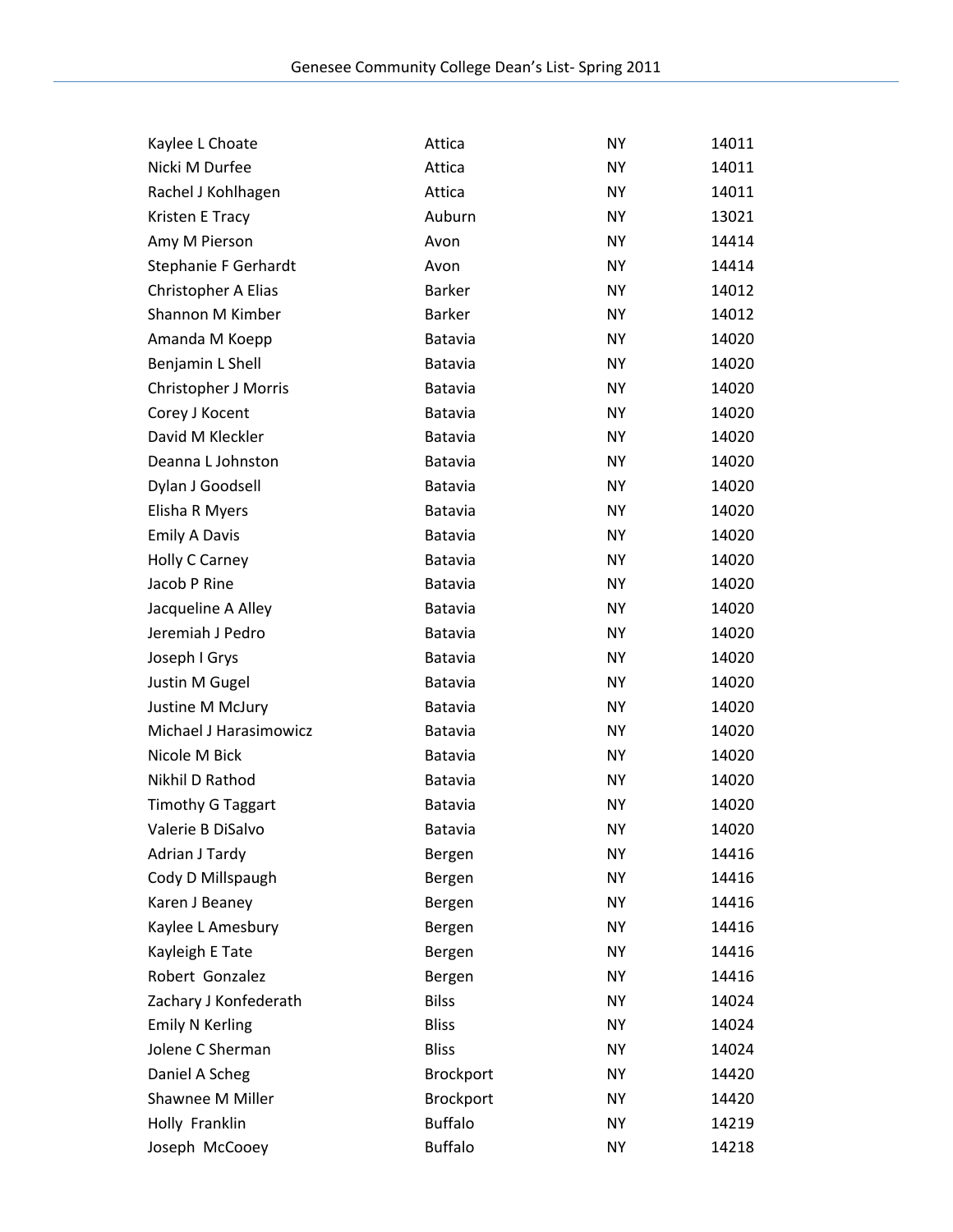| <b>Brittni L Loewke</b>   | Byron                  | <b>NY</b> | 14422 |
|---------------------------|------------------------|-----------|-------|
| Mark A McLaughlin         | Byron                  | <b>NY</b> | 14422 |
| Theodore J Sauka          | Byron                  | <b>NY</b> | 14422 |
| <b>Brianna S Platt</b>    | Caledonia              | <b>NY</b> | 14423 |
| <b>Bryan C Parslow</b>    | Caledonia              | <b>NY</b> | 14423 |
| Cory M Sisson             | Caledonia              | <b>NY</b> | 14423 |
| Jordan R Shelton          | Caledonia              | <b>NY</b> | 14423 |
| Rhonda J Richardson       | Canisteo               | <b>NY</b> | 14823 |
| Nathan Hibbard            | Castile                | <b>NY</b> | 14427 |
| <b>Colette A Dennies</b>  | Chaffee                | <b>NY</b> | 14030 |
| <b>Brian J Versluys</b>   | Churchville            | <b>NY</b> | 14428 |
| Jason T Fogg              | Churchville            | <b>NY</b> | 14428 |
| Jessica M Veltre          | Churchville            | <b>NY</b> | 14428 |
| Joshua J Coughlin         | Churchville            | <b>NY</b> | 14428 |
| Sarah M McGrath           | Churchville            | <b>NY</b> | 14428 |
| Katherine A Silsby        | <b>Clarence Center</b> | <b>NY</b> |       |
| Anne M Koestler           | Corfu                  | <b>NY</b> | 14036 |
| Dana L Wolbert            | Corfu                  | <b>NY</b> | 14036 |
| David A Dupre             | Corfu                  | <b>NY</b> | 14036 |
| Devin J Duprey            | Corfu                  | <b>NY</b> | 14036 |
| Dillon R Hale             | Corfu                  | <b>NY</b> | 14036 |
| Jenifer L Choate          | Corfu                  | <b>NY</b> | 14036 |
| John F George             | Corfu                  | <b>NY</b> | 14036 |
| Joshua P Hanel            | Corfu                  | <b>NY</b> | 14036 |
| Valerie R Klug            | Corfu                  | <b>NY</b> | 14036 |
| Bonnie J Bordonaro        | Dansville              | <b>NY</b> | 14437 |
| Cheryl L Malm             | Dansville              | <b>NY</b> | 14437 |
| <b>Garrett E Mitchell</b> | Dansville              | <b>NY</b> | 14437 |
| Ian A McFarland           | Dansville              | <b>NY</b> | 14437 |
| Kenneth W Malm            | Dansville              | ΝY        | 14437 |
| Kirsten N Fox             | Dansville              | <b>NY</b> | 14437 |
| Michelle J Burley         | Dansville              | <b>NY</b> | 14437 |
| Rachel E Doe              | Dansville              | <b>NY</b> | 14437 |
| Sharyn L Henry            | Dansville              | <b>NY</b> | 14437 |
| Tina M Burke              | Dansville              | <b>NY</b> | 14437 |
| Victoria K Erb            | Darien Center          | <b>NY</b> | 14040 |
| Jeffrey P Gamble          | Delevan                | <b>NY</b> | 14042 |
| Kaitlin A Myers           | Delevan                | <b>NY</b> | 14042 |
| Mark T Bly                | Delevan                | <b>NY</b> | 14042 |
| Tyler S Smith             | Delevan                | <b>NY</b> | 14042 |
| Andrew C Telban           | East Aurora            | NY        | 14052 |
| Audrey J Huntz            | East Bethany           | NY        | 14054 |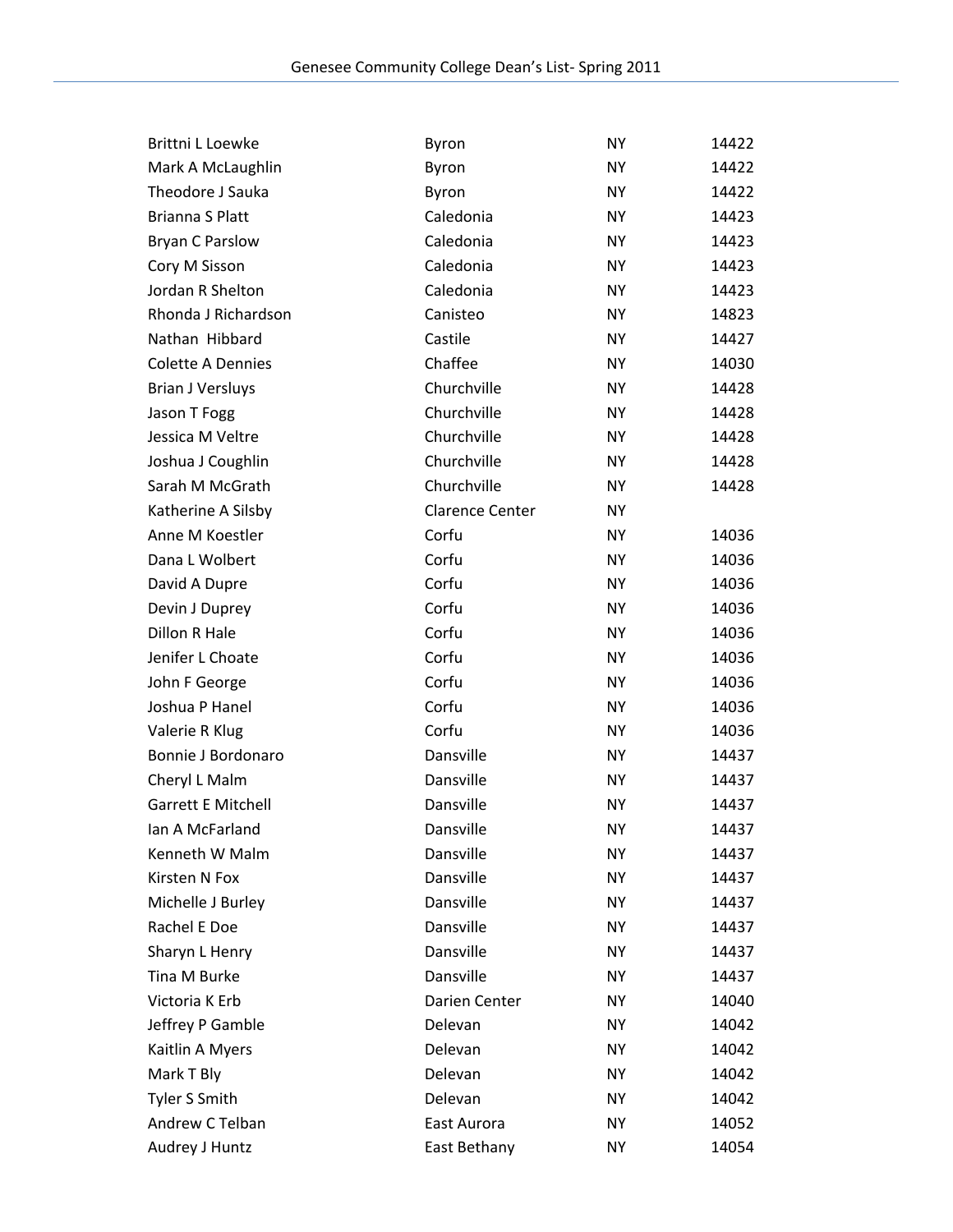| Sarah E Best               | East Bethany        | <b>NY</b> | 14054 |
|----------------------------|---------------------|-----------|-------|
| Stephen L Johnson          | East Bethany        | <b>NY</b> | 14054 |
| Ella I Krouse              | <b>East Concord</b> | <b>NY</b> | 14055 |
| Paul T Abram               | <b>East Concord</b> | <b>NY</b> | 14055 |
| Keenan P Hughes            | Elba                | <b>NY</b> | 14058 |
| Kimberly A Urbistondo      | Elba                | <b>NY</b> | 14058 |
| <b>Curtis A McKerrow</b>   | Freedom             | <b>NY</b> | 14065 |
| Donald G. Nelligan         | Freedom             | <b>NY</b> | 14065 |
| Jessica L Thomas           | Freedom             | <b>NY</b> | 14065 |
| Olivia L Lawrence          | Freedom             | <b>NY</b> | 14065 |
| Chelsea M Gravelle         | Gansevoort          | <b>NY</b> | 12831 |
| Ashley J Austin            | Gasport             | <b>NY</b> | 14067 |
| Melissa Kretchmer          | Geneseo             | <b>NY</b> | 14454 |
| Peter P Soscia             | Groveland           | <b>NY</b> | 14462 |
| Kaitlyn A Wall             | Hamburg             | <b>NY</b> | 14075 |
| Kara R Gill                | Hamlin              | <b>NY</b> | 14464 |
| Rhonda M Haynes            | Hamlin              | <b>NY</b> | 14464 |
| Shanea R Patterson         | Highland            | <b>NY</b> | 12528 |
| <b>Heather M Schneider</b> | Holland             | <b>NY</b> | 14080 |
| Megan K Sampson            | Holland             | <b>NY</b> | 14080 |
| Sylvia A Miszczak          | Holland             | <b>NY</b> | 14080 |
| <b>Amber S Collins</b>     | Holley              | <b>NY</b> | 14470 |
| Donnalynn Sullivan         | Holley              | <b>NY</b> | 14470 |
| Elizabeth M Hoak           | Holley              | <b>NY</b> | 14470 |
| Jennifer Manard            | Holley              | <b>NY</b> | 14470 |
| Jonathan S Towner          | Holley              | <b>NY</b> | 14470 |
| Michael J Blosenhauer      | Holley              | <b>NY</b> | 14470 |
| Tabatha L Sauls            | Holley              | <b>NY</b> | 14470 |
| Taylor C Sevor             | Holley              | <b>NY</b> | 14470 |
| Scott D Fallon             | Hornell             | NΥ        | 14843 |
| Sharon L Walling           | Hornell             | NY        | 14843 |
| Nicole S James             | Hunt                | <b>NY</b> | 14846 |
| Matthew D George           | Java                | <b>NY</b> | 14083 |
| Athena M Caffery           | Kendall             | <b>NY</b> | 14476 |
| Christina M Salvatore      | Kendall             | <b>NY</b> | 14476 |
| Jennifer R Spencer         | Kendall             | <b>NY</b> | 14476 |
| Mikel J Love               | Kent                | <b>NY</b> | 14477 |
| Tia M Kennedy              | Kent                | <b>NY</b> | 14477 |
| Ronald P Weston            | Lancaster           | <b>NY</b> | 14086 |
| Tasha M. Hardy             | Leicester           | <b>NY</b> | 14481 |
| Toni M Kirkland            | Leicester           | <b>NY</b> | 14481 |
| Benjamin G Nicodemus       | LeRoy               | <b>NY</b> | 14482 |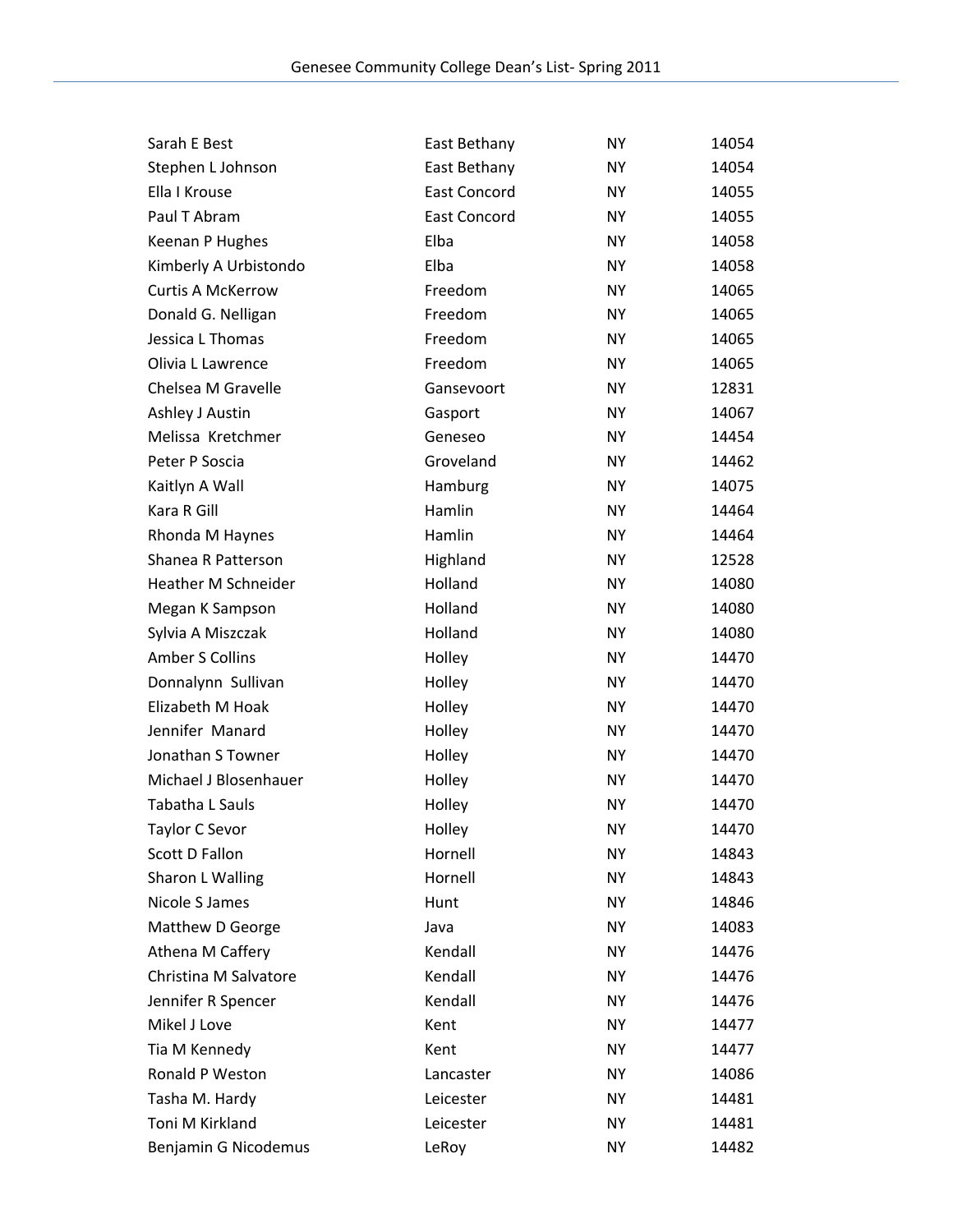| <b>Brenda J Melton</b>    | LeRoy       | <b>NY</b> | 14482 |
|---------------------------|-------------|-----------|-------|
| Brenda M. Hale-Gloskey    | LeRoy       | <b>NY</b> | 14482 |
| Caleigh A Holly           | LeRoy       | <b>NY</b> | 14482 |
| Ian A Humphrey            | LeRoy       | <b>NY</b> | 14482 |
| Janelle L Bodine          | LeRoy       | <b>NY</b> | 14482 |
| Racheal L Johnson         | LeRoy       | <b>NY</b> | 14482 |
| <b>Brittany J Staie</b>   | Lima        | <b>NY</b> | 14485 |
| Christopher Menz          | Lima        | <b>NY</b> | 14485 |
| Kristie L Barger          | Lima        | <b>NY</b> | 14485 |
| Lisajo J Keeler           | Lima        | <b>NY</b> | 14485 |
| Kristian N Elderbroom     | Liverpool   | <b>NY</b> | 13090 |
| Samuele J Romano          | Livonia     | <b>NY</b> | 14487 |
| Andraya R Whitesell       | Lockport    | <b>NY</b> | 14094 |
| Drinda L Doctor           | Lockport    | <b>NY</b> | 14094 |
| Stephen A Troupe          | Lockport    | <b>NY</b> | 14094 |
| <b>Brittney N Helsdon</b> | Lyndonville | <b>NY</b> | 14098 |
| Erin E Bow                | Lyndonville | <b>NY</b> | 14098 |
| Joshua M Karp             | Lyndonville | <b>NY</b> | 14098 |
| Kelly L Chikey            | Lyndonville | <b>NY</b> | 14098 |
| Katrina J Ford            | Machias     | <b>NY</b> | 14101 |
| <b>Bianca M Montague</b>  | Medina      | <b>NY</b> | 14103 |
| <b>Bonnie I Fearby</b>    | Medina      | <b>NY</b> | 14103 |
| Cindy M Carr              | Medina      | <b>NY</b> | 14103 |
| Corey J Champlin          | Medina      | <b>NY</b> | 14103 |
| Daniel Anderson           | Medina      | <b>NY</b> | 14103 |
| Lisa M Ames               | Medina      | <b>NY</b> | 14103 |
| Maxine R Boyle            | Medina      | <b>NY</b> | 14103 |
| Nicholas J Newman         | Medina      | <b>NY</b> | 14103 |
| Rebecca Reigle            | Medina      | <b>NY</b> | 14103 |
| <b>Richard C Foss</b>     | Medina      | NΥ        | 14103 |
| William Lavigne           | Medina      | <b>NY</b> | 14103 |
| Katherine Pfeifer         | Middleport  | <b>NY</b> | 14105 |
| Lindsay Rolison           | Mt. Morris  | <b>NY</b> | 14510 |
| Mallory Bailey            | Mt. Morris  | <b>NY</b> | 14510 |
| Stephanie R Jones         | Mt. Morris  | <b>NY</b> | 14510 |
| <b>Connor M Ross</b>      | Newark      | <b>NY</b> | 14513 |
| Justin T Bradshaw         | North Chili | <b>NY</b> | 14514 |
| Jennifer E Worth          | North Java  | <b>NY</b> | 14113 |
| Erik C Wietz              | Nunda       | <b>NY</b> | 14517 |
| Brandi-Lyn Heidenreich    | Oakfield    | <b>NY</b> | 14125 |
| Darcy L Hendershott       | Oakfield    | <b>NY</b> | 14125 |
| Kari R Adams              | Oakfield    | <b>NY</b> | 14125 |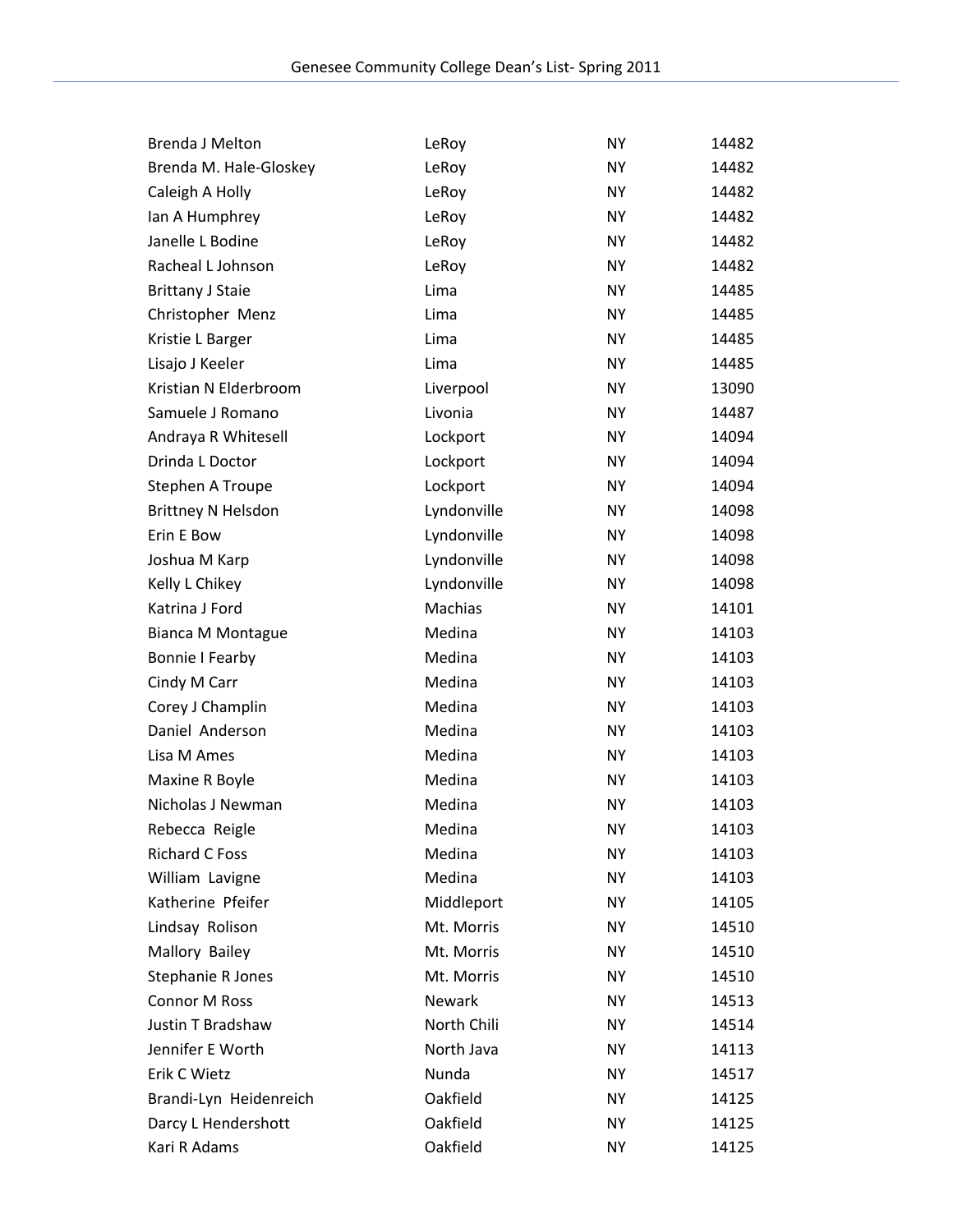| Olivia R Waldron         | Oakfield      | <b>NY</b> | 14125 |
|--------------------------|---------------|-----------|-------|
| Dawn M Turcotte          | Ontario       | <b>NY</b> | 14519 |
| Sherry L Saxby           | Ontario       | <b>NY</b> | 14519 |
| Cassandra L Grice        | Pavilion      | <b>NY</b> | 14525 |
| Gloria L Sherman         | Pavilion      | <b>NY</b> | 14525 |
| Sydney D Case            | Pavilion      | <b>NY</b> | 14525 |
| <b>Brandon R Paddock</b> | Perry         | <b>NY</b> | 14530 |
| Cailyn D Bellezza        | Perry         | <b>NY</b> | 14530 |
| Christopher J Wilson     | Perry         | <b>NY</b> | 14530 |
| Hope M Arce              | Perry         | <b>NY</b> | 14530 |
| Jasmine A Lopez          | Perry         | <b>NY</b> | 14530 |
| John J Boyle             | Perry         | <b>NY</b> | 14530 |
| Joseph M Hough           | Perry         | <b>NY</b> | 14530 |
| Joseph T Carter          | Perry         | <b>NY</b> | 14530 |
| Tammy L. Reniff          | Perry         | <b>NY</b> | 14530 |
| Tara M Duell             | Perry         | <b>NY</b> | 14530 |
| Lynsey R Watkins         | Portland      | <b>NY</b> | 14769 |
| Aggie L Robinson         | Rochester     | <b>NY</b> | 14611 |
| Alicia J Hurley          | Rochester     | <b>NY</b> | 14615 |
| Alisa Gullatt-Cobb       | Rochester     | <b>NY</b> | 14626 |
| Cynthia Joseph           | Rochester     | <b>NY</b> | 14616 |
| Frederick M Enders       | Rochester     | <b>NY</b> | 14624 |
| Jasmine M Ottman         | Rochester     | <b>NY</b> | 14623 |
| Kaitlin L Patterson      | Rochester     | <b>NY</b> | 14609 |
| Marissa D Pecora         | Rochester     | <b>NY</b> | 14612 |
| Michelle L Heintz        | Rochester     | <b>NY</b> | 14606 |
| Renee A Rumsey           | Rochester     | <b>NY</b> | 14624 |
| Robert P Lawler          | Rochester     | <b>NY</b> | 14626 |
| Sara E Kanaley           | Rochester     | <b>NY</b> | 14607 |
| Taylor Lozada            | Rochester     | ΝY        | 14610 |
| Robert C Barns           | Rome          | <b>NY</b> | 13440 |
| Kylee T Burns            | Rushford      | <b>NY</b> | 14777 |
| Katie L Benz             | Sardinia      | <b>NY</b> | 14134 |
| Chelsea A McBee          | Scotia        | <b>NY</b> | 12302 |
| Nathan Haynos            | Silver Lake   | <b>NY</b> | 14549 |
| Mitchell Anderson        | South Wales   | <b>NY</b> | 14139 |
| Lindsey A Haught         | Springville   | <b>NY</b> | 14141 |
| <b>Trevor R Rowley</b>   | Springwater   | ΝY        | 14560 |
| Penny Y Huck             | Strykersville | <b>NY</b> | 14145 |
| lasiah R Jones           | Syracuse      | <b>NY</b> | 13205 |
| Christina S Clark        | Walworth      | <b>NY</b> | 14568 |
| Amanda R Previty         | Warsaw        | <b>NY</b> | 14569 |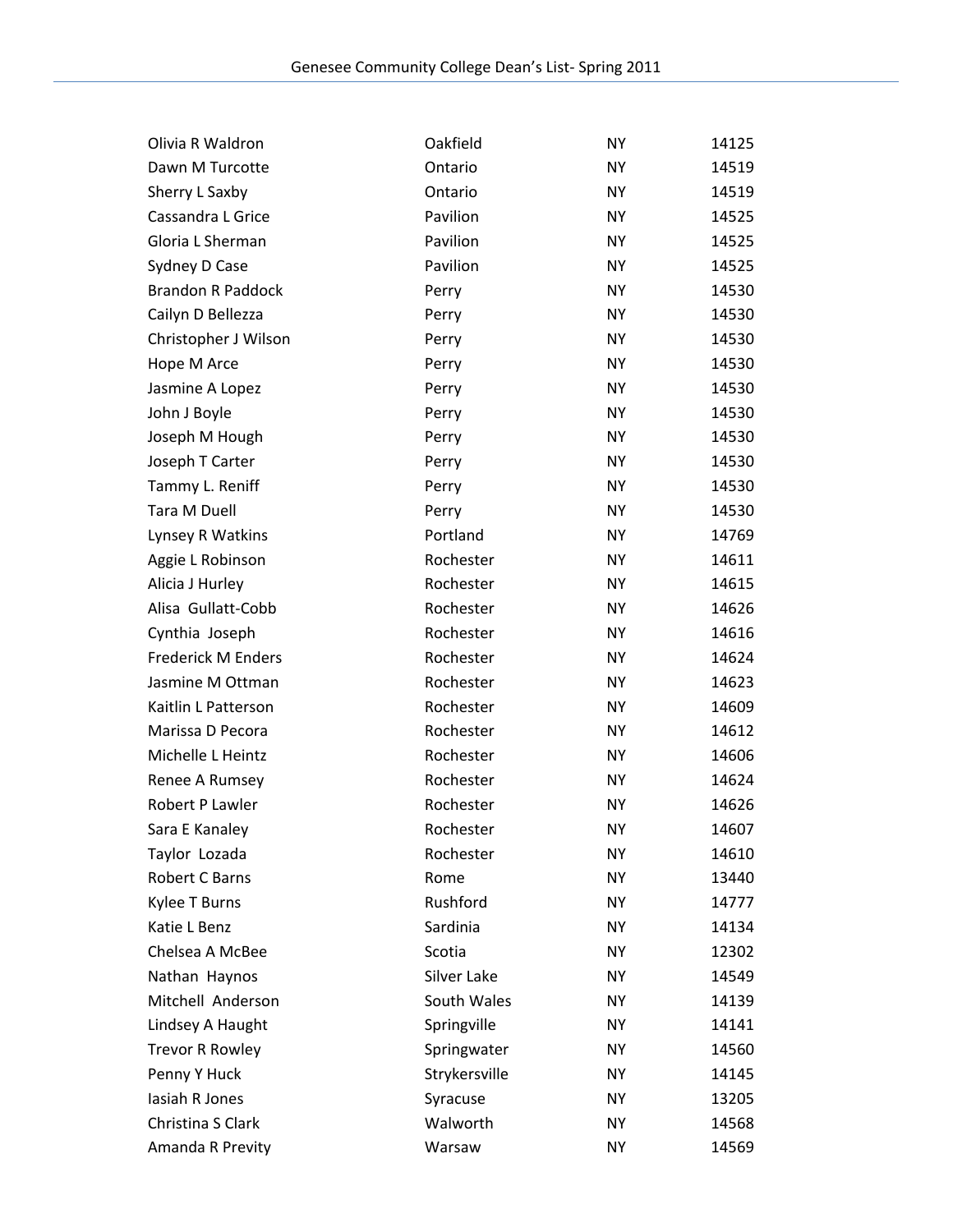| <b>Brittany K McCarthy</b> | Warsaw             | <b>NY</b> | 14569 |
|----------------------------|--------------------|-----------|-------|
| Dakota W Bisson            | Warsaw             | <b>NY</b> | 14569 |
| Emily Czosek               | Warsaw             | <b>NY</b> | 14569 |
| John T Fendick             | Warsaw             | <b>NY</b> | 14569 |
| Justin A Swenson           | Warsaw             | <b>NY</b> | 14569 |
| Michelle L Bates           | Warsaw             | <b>NY</b> | 14569 |
| Patrick A Dodge            | Warsaw             | NY.       | 14569 |
| Toni Doty                  | Warsaw             | <b>NY</b> | 14569 |
| Dennis J Rock              | Wayland            | <b>NY</b> | 14572 |
| Samantha E Tobias          | Wayland            | <b>NY</b> | 14572 |
| Leandra R Fuller           | <b>West Valley</b> | <b>NY</b> | 14171 |
| John H Chamberlain         | Wyoming            | <b>NY</b> | 14591 |
| Michele E Mooney           | Wyoming            | <b>NY</b> | 14591 |
| Shaday D Gibbs             | McKeesport         | PA        | 15132 |

## **Part Time Students:**

| <b>Full_Name</b>       | City   | <b>State</b> | Postal_Code |
|------------------------|--------|--------------|-------------|
| Jennifer P. Macnichols | Akron  | <b>NY</b>    | 14001       |
| Alexandria K Irwin     | Albion | <b>NY</b>    | 14411       |
| Ashley R Wilder        | Albion | <b>NY</b>    | 14411       |
| Charles L Kowalski     | Albion | <b>NY</b>    | 14411       |
| Chelsea M Beecher      | Albion | <b>NY</b>    | 14411       |
| Daniel R Smith         | Albion | <b>NY</b>    | 14411       |
| Debborah D Shannon     | Albion | <b>NY</b>    | 14411       |
| Denise M Burris        | Albion | <b>NY</b>    | 14411       |
| Duke C Saunders        | Albion | <b>NY</b>    | 14411       |
| Evelyn F Warren        | Albion | <b>NY</b>    | 14411       |
| Georgeann E Johnson    | Albion | <b>NY</b>    | 14411       |
| Jacki Mowers-Sciarabba | Albion | <b>NY</b>    | 14411       |
| Joshua D Bauer         | Albion | <b>NY</b>    | 14411       |
| Kate J Webster         | Albion | <b>NY</b>    | 14411       |
| Laura A Bentley        | Albion | <b>NY</b>    | 14411       |
| Lindsey R Snyder       | Albion | <b>NY</b>    | 14411       |
| Marcell T Taylor       | Albion | <b>NY</b>    | 14411       |
| Marilyn E Ostafew      | Albion | <b>NY</b>    | 14411       |
| Markeya M Drisdom      | Albion | <b>NY</b>    | 14411       |
| Michaela J Depatie     | Albion | <b>NY</b>    | 14411       |
| Philip D Campbell      | Albion | <b>NY</b>    | 14411       |
| Robert M Kania         | Albion | <b>NY</b>    | 14411       |
| Sarah L Collyer        | Albion | <b>NY</b>    | 14411       |
| Vera M Harrison        | Albion | <b>NY</b>    | 14411       |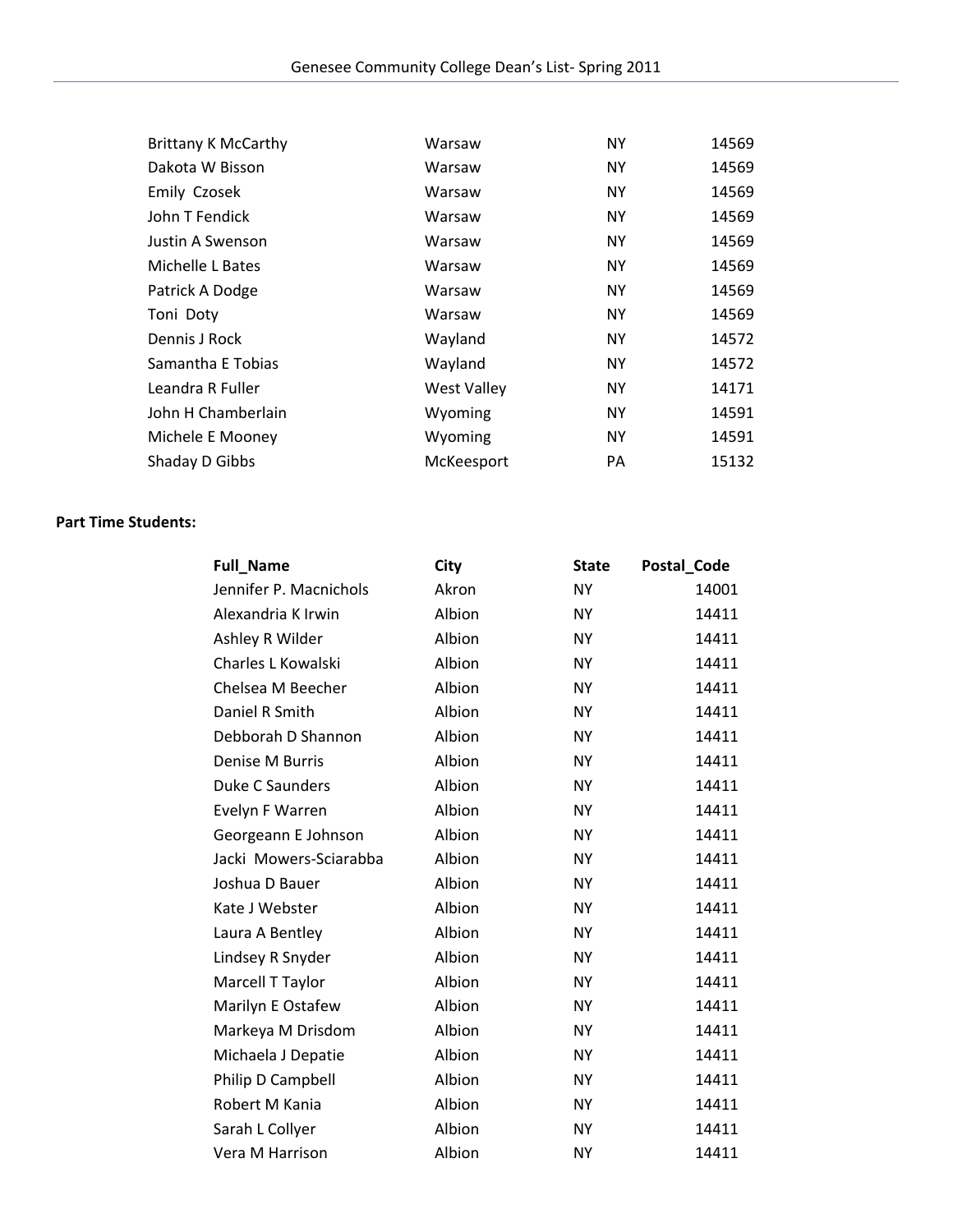| <b>Brian D Tichy</b>     | Alden          | <b>NY</b> | 14004 |
|--------------------------|----------------|-----------|-------|
| James A Gorski           | Alden          | <b>NY</b> | 14004 |
| Mary K Zielonka          | Alden          | <b>NY</b> | 14004 |
| Clayton D Miller         | Alexander      | <b>NY</b> | 14005 |
| Kathleen M Conklin       | Almond         | <b>NY</b> | 14804 |
| Anthony S Nelligan       | Arcade         | <b>NY</b> | 14009 |
| <b>Garrett B Moore</b>   | Arcade         | <b>NY</b> | 14009 |
| Joshua R Wiedemann       | Arcade         | <b>NY</b> | 14009 |
| Mariah K Turk            | Arcade         | <b>NY</b> | 14009 |
| Melony A Holmes          | Arcade         | <b>NY</b> | 14009 |
| Neil Williams            | Arcade         | <b>NY</b> | 14009 |
| Robert M Santoff         | Arcade         | <b>NY</b> | 14009 |
| Adam Szuba               | Attica         | <b>NY</b> | 14011 |
| Jon E Spencer            | Attica         | <b>NY</b> | 14011 |
| Katherine E Olszewski    | Attica         | <b>NY</b> | 14011 |
| Mark J Price             | Attica         | <b>NY</b> | 14011 |
| Mary Schuessler          | Attica         | <b>NY</b> | 14011 |
| <b>Stephen E Pratt</b>   | Attica         | <b>NY</b> | 14011 |
| Wendy J Willey           | Attica         | <b>NY</b> | 14011 |
| Courtney L Johnson       | Avon           | <b>NY</b> | 14414 |
| Joseph Mcallister        | Avon           | <b>NY</b> | 14414 |
| Katie M Greenman         | Avon           | <b>NY</b> | 14414 |
| Amanda M Busch           | Batavia        | <b>NY</b> | 14020 |
| Amy L Brown              | Batavia        | <b>NY</b> | 14020 |
| Amy L Roggow             | Batavia        | <b>NY</b> | 14020 |
| Angela M Puccio          | Batavia        | <b>NY</b> | 14020 |
| <b>Ashley A Leising</b>  | Batavia        | <b>NY</b> | 14020 |
| Becky L. Stella          | Batavia        | <b>NY</b> | 14020 |
| Christopher E Blachowicz | Batavia        | <b>NY</b> | 14020 |
| Elizabeth L Warren       | <b>Batavia</b> | NΥ        | 14020 |
| Joshua T Kirsop          | Batavia        | <b>NY</b> | 14020 |
| Joyce E Jones            | Batavia        | <b>NY</b> | 14020 |
| Justin M Perry           | <b>Batavia</b> | <b>NY</b> | 14020 |
| Kimberly A lanita        | <b>Batavia</b> | <b>NY</b> | 14020 |
| Kristen D Pound          | Batavia        | NΥ        | 14020 |
| Kyle W Heassler          | Batavia        | <b>NY</b> | 14020 |
| Laura A Witkowski        | Batavia        | <b>NY</b> | 14020 |
| Lisa A Salvador          | Batavia        | <b>NY</b> | 14020 |
| Matthew R Holota         | <b>Batavia</b> | <b>NY</b> | 14020 |
| Melissa A Gardner        | <b>Batavia</b> | <b>NY</b> | 14020 |
| Neil B DeLillo           | Batavia        | NΥ        | 14020 |
| Pamela L Fry             | Batavia        | <b>NY</b> | 14020 |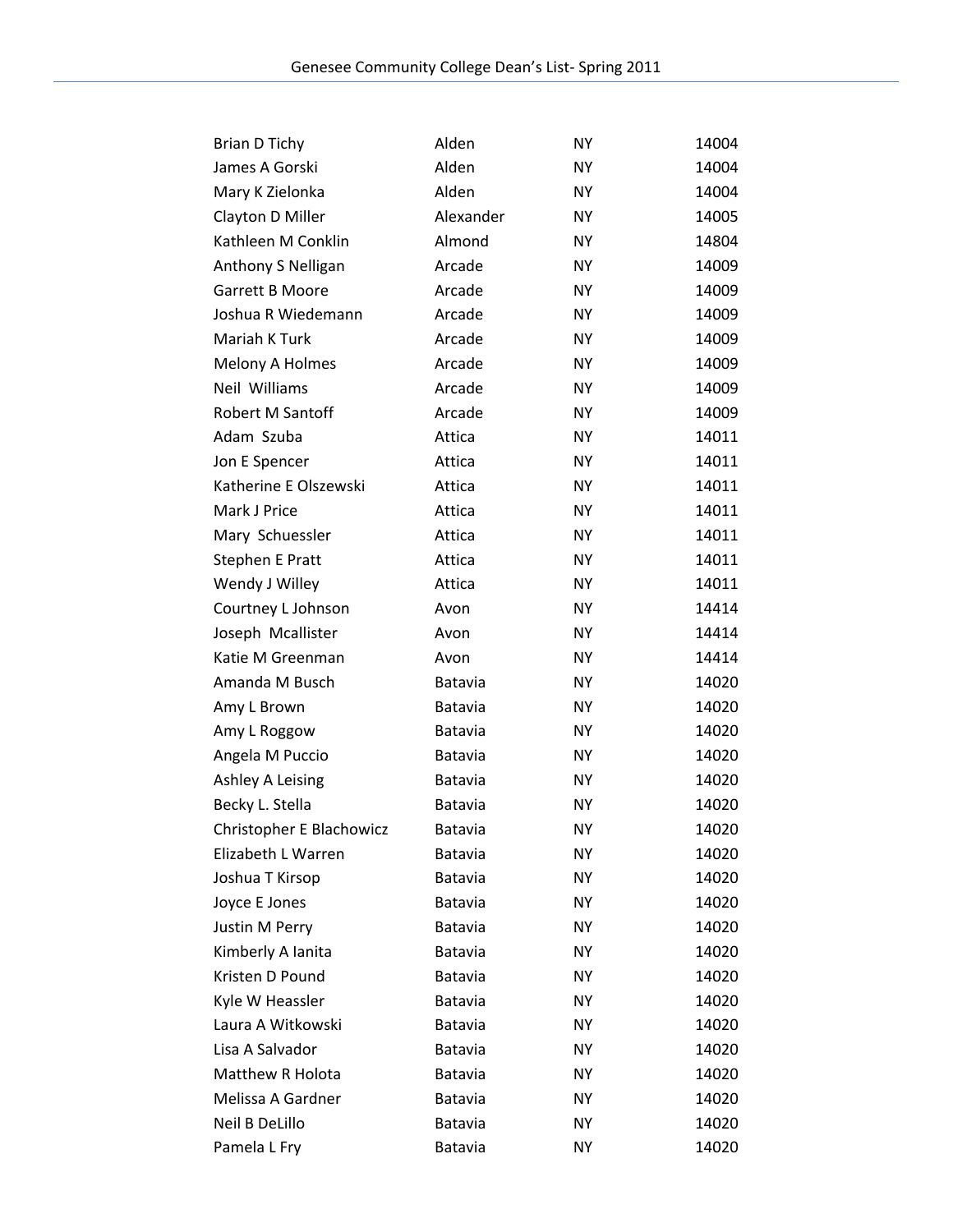| Phillip J Ricci          | <b>Batavia</b>   | <b>NY</b> | 14020      |
|--------------------------|------------------|-----------|------------|
| Rachel M Berardini       | Batavia          | <b>NY</b> | 14020      |
| Raequel A. Young         | Batavia          | <b>NY</b> | 14020      |
| Scott D. Fry             | Batavia          | <b>NY</b> | 14020      |
| Stephen R Lilley         | Batavia          | <b>NY</b> | 14020      |
| <b>Tess E Garland</b>    | Batavia          | <b>NY</b> | 14020      |
| Theresa A Pellegrino     | Batavia          | <b>NY</b> | 14020      |
| Wendy J Walker           | Batavia          | <b>NY</b> | 14020      |
| Yvonne L Hammer          | Batavia          | <b>NY</b> | 14020      |
| <b>Brittany N Zinter</b> | Bergen           | <b>NY</b> | 14416      |
| Kaley M Johnson          | Bergen           | <b>NY</b> | 14416      |
| Karen K Millspaugh       | Bergen           | <b>NY</b> | 14416      |
| William F. Denson        | Bergen           | <b>NY</b> | 14416      |
| Aaron C Sabin            | <b>Brighton</b>  | <b>NY</b> | 14618      |
| Amanda Whipple           | <b>Brockport</b> | <b>NY</b> | 14420      |
| Andrea L Miller          | <b>Brockport</b> | <b>NY</b> | 14420      |
| Ashley N Juby            | <b>Brockport</b> | NY.       | 14420      |
| Jennifer L Hart          | Brockport        | <b>NY</b> | 14420      |
| Laurie A Scaglione       | Brockport        | <b>NY</b> | 14420      |
| Nathaniel R Jenks        | <b>Brockport</b> | ΝY        | 14420      |
| Shelley D Walls          | Brockport        | <b>NY</b> | 14420      |
| Timothy M Banker         | Brockport        | <b>NY</b> | 14420      |
| Trevor J Fox             | <b>Brockport</b> | ΝY        | 14420      |
| Velichka Wright          | Brockport        | <b>NY</b> | 14420      |
| Derrick L Barnes         | Brooklyn         | <b>NY</b> | 11208      |
| John J Lennon            | Brooklyn         | <b>NY</b> | 11201      |
| Joshua W Johns           | <b>Buffalo</b>   | <b>NY</b> | 14220      |
| Keith G Kozminski        | <b>Buffalo</b>   | <b>NY</b> | 14227-1932 |
| Lindsay M Pawlikowski    | <b>Buffalo</b>   | NY        | 14221      |
| Catherine M Bundschuh    | Caledonia        | NΥ        | 14423      |
| Ashley M Breckheimer     | Canaseraga       | <b>NY</b> | 14822      |
| <b>Tracy M Scott</b>     | Canaseraga       | <b>NY</b> | 14822      |
| Jennifer I. Paul         | Castile          | <b>NY</b> | 14427      |
| Mary J McDonald          | Centerville      | <b>NY</b> | 14029      |
| Gregory S Hugh           | Churchville      | <b>NY</b> | 14428      |
| Kevin C Whelehan         | Churchville      | <b>NY</b> | 14428      |
| Mallory J Doll           | Churchville      | <b>NY</b> | 14428      |
| Paula A Mikols           | Churchville      | <b>NY</b> | 14428      |
| Ethan M Yanda            | Cohocton         | <b>NY</b> | 14826      |
| Linda M. Fox             | Conesus          | <b>NY</b> | 14435      |
| Margaret I Szczesniak    | Conesus          | NΥ        | 14435      |
| Ashlin M Thuman          | Corfu            | <b>NY</b> | 14036      |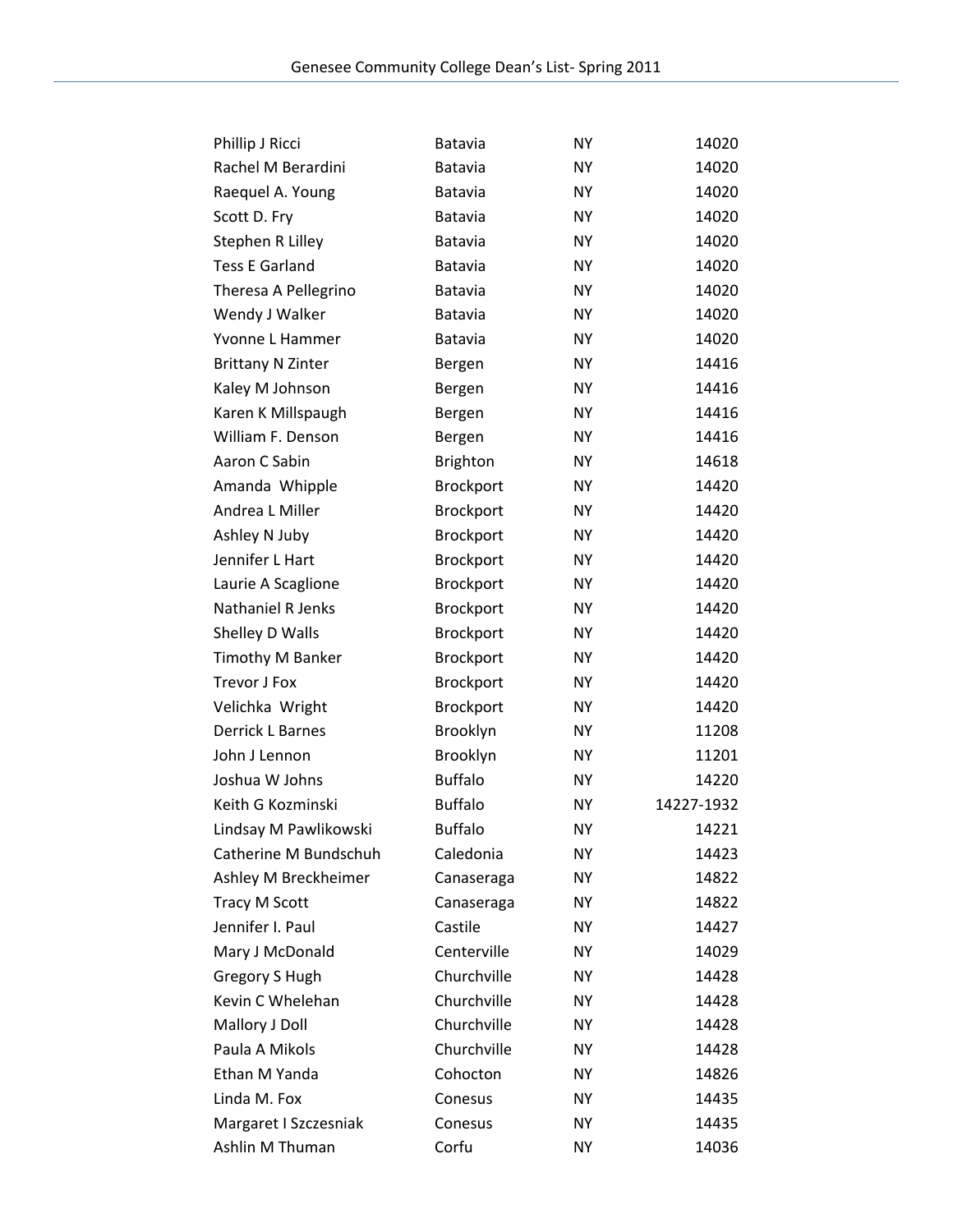| Autumn J Martin                | Corfu               | NY        | 14036 |
|--------------------------------|---------------------|-----------|-------|
| Kristina M Bates               | Corfu               | <b>NY</b> | 14036 |
| Melissa J Seweryniak           | Corfu               | <b>NY</b> | 14036 |
| Michael V Kraus                | Corfu               | <b>NY</b> | 14036 |
| Stacy M Brockway               | Corfu               | <b>NY</b> | 14036 |
| Otis W. Dimick                 | Cowlesville         | <b>NY</b> | 14037 |
| Betsy K Cady                   | Dansville           | <b>NY</b> | 14437 |
| Cory J Creagan                 | Dansville           | <b>NY</b> | 14437 |
| Danielle E Folwell             | Dansville           | <b>NY</b> | 14437 |
| Debra A Robinson               | Dansville           | <b>NY</b> | 14437 |
| Jacob J. Gregorius             | Dansville           | <b>NY</b> | 14437 |
| Jason J Hasler                 | Dansville           | <b>NY</b> | 14437 |
| Jonathan A Widener             | Dansville           | <b>NY</b> | 14437 |
| Joshua J Weidman               | Dansville           | <b>NY</b> | 14437 |
| Kathleen A Clark               | Dansville           | <b>NY</b> | 14437 |
| Kenneth A Johnson              | Dansville           | <b>NY</b> | 14437 |
| Mary Wicker                    | Dansville           | <b>NY</b> | 14437 |
| Neena Z Qureshi                | Dansville           | <b>NY</b> | 14437 |
| Rebecca M Powell               | Dansville           | <b>NY</b> | 14437 |
| Ronald L Beuter                | Dansville           | <b>NY</b> | 14437 |
| Sandra L Jones                 | Dansville           | <b>NY</b> | 14437 |
| <b>Stacey L Little</b>         | Dansville           | <b>NY</b> | 14437 |
| Stephanie R Lockhart           | Dansville           | <b>NY</b> | 14437 |
| Trisha L Bourgoine             | Dansville           | <b>NY</b> | 14437 |
| Heidi W Przybylski             | Darien Center       | <b>NY</b> | 14040 |
| Colleen M Brown                | Delevan             | <b>NY</b> | 14042 |
| Jessica D Becker               | Delevan             | <b>NY</b> | 14042 |
| Jessica N Kelley               | Delevan             | <b>NY</b> | 14042 |
| Lori A Mould                   | Delevan             | <b>NY</b> | 14042 |
| Melinda Caito                  | Delevan             | NΥ        | 14042 |
| Melissa F. Ackerman            | Delevan             | <b>NY</b> | 14042 |
| Paul D Caito                   | Delevan             | ΝY        | 14042 |
| <b>Gerald T Hood</b>           | Depew               | <b>NY</b> | 14043 |
| Tricia E Mekarski              | <b>East Amherst</b> | <b>NY</b> | 14051 |
| Sarah N Lawson                 | East Bethany        | NΥ        | 14054 |
| Christopher J Johnson          | Elba                | <b>NY</b> | 14058 |
| Corey J Crawford               | Elba                | NY        | 14058 |
| Ryan M Barbeau                 | Elba                | <b>NY</b> | 14058 |
| <b>Tiffany R Hoopengardner</b> | Elba                | <b>NY</b> | 14058 |
| Carlos A Polanco               | Far Rockaway        | <b>NY</b> | 11691 |
| Holly L Davis                  | Fillmore            | NΥ        | 14735 |
| Susan A. Hatch                 | Fillmore            | <b>NY</b> | 14735 |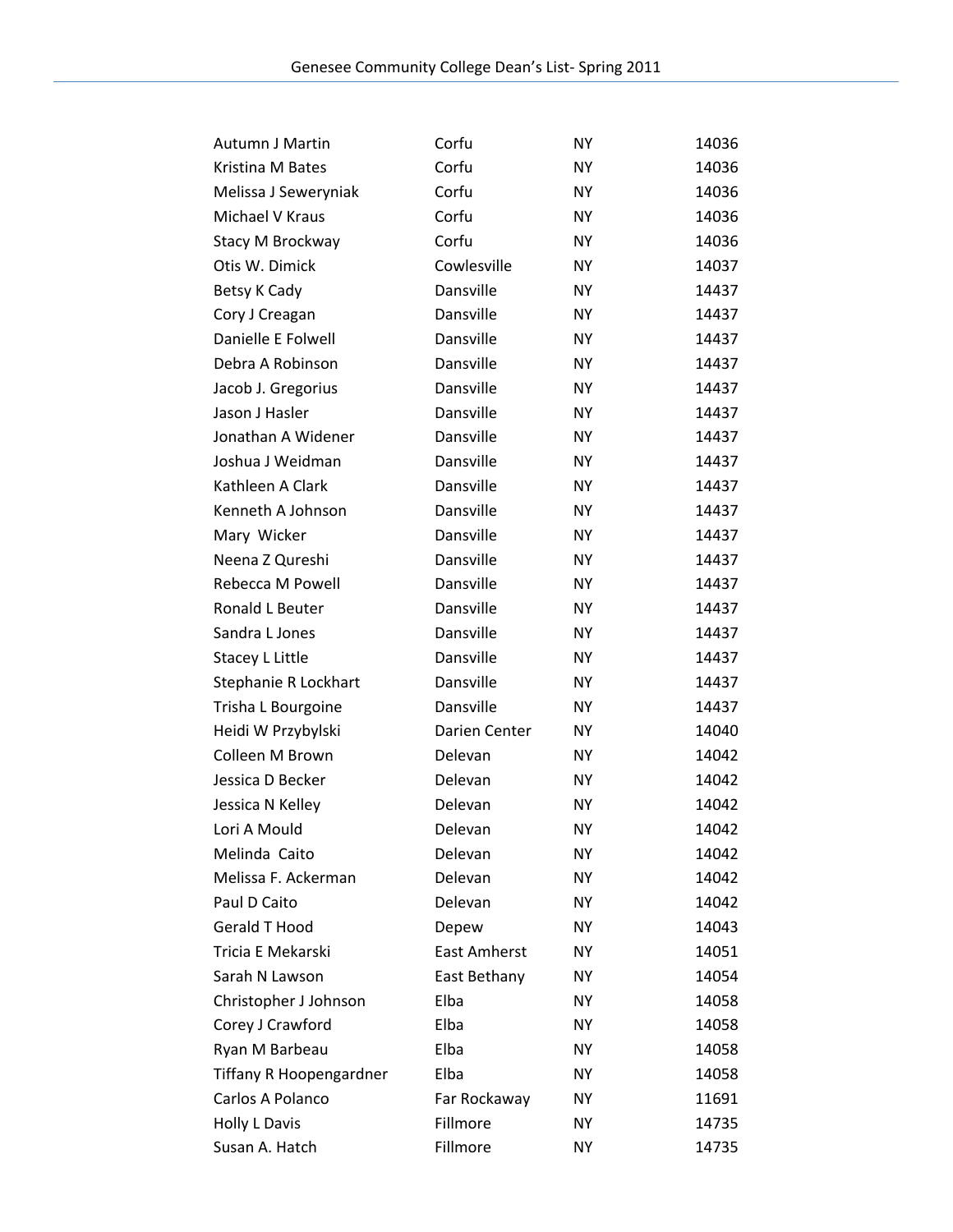| David B Reino           | Franklinville | <b>NY</b> | 14737 |
|-------------------------|---------------|-----------|-------|
| Candace M Radder        | Freedom       | <b>NY</b> | 14065 |
| Kory A Phillippi        | Freedom       | <b>NY</b> | 14065 |
| Toni M Phetteplace      | Freedom       | <b>NY</b> | 14065 |
| Deborah A Koch          | Gainesville   | <b>NY</b> | 14006 |
| Jennifer J Jacobs       | Gainesville   | <b>NY</b> | 14066 |
| Carol A Bronson         | Gasport       | <b>NY</b> | 14067 |
| <b>Gary H Waters</b>    | Gasport       | <b>NY</b> | 14067 |
| Sabrina A Schwartz      | Gasport       | <b>NY</b> | 14067 |
| Charles T Adams         | Geneseo       | <b>NY</b> | 14454 |
| Leia M Fuoco            | Geneseo       | <b>NY</b> | 14454 |
| Nicole E Perry          | Geneseo       | <b>NY</b> | 14454 |
| Shaka J Parker          | Geneseo       | <b>NY</b> | 14454 |
| Allison M Dolan         | Groveland     | <b>NY</b> | 14462 |
| Ainslie P Cooper        | Hamlin        | <b>NY</b> | 14464 |
| Alissa L Grimm          | Hamlin        | <b>NY</b> | 14464 |
| <b>Emily B Reichert</b> | Henrietta     | <b>NY</b> | 14467 |
| Jason W Nunnenkamp      | Hilton        | <b>NY</b> | 14468 |
| <b>Jesse C Marks</b>    | Hilton        | <b>NY</b> | 14468 |
| Amanda N Trinkle        | Holland       | <b>NY</b> | 14080 |
| Jennifer M Mazurkiewicz | Holland       | <b>NY</b> | 14080 |
| Megan E Weed            | Holland       | <b>NY</b> | 14080 |
| Sarah L Lester          | Holland       | <b>NY</b> | 14080 |
| BrandyLynn M Roe        | Holley        | <b>NY</b> | 14470 |
| Erica L Farrow          | Holley        | <b>NY</b> | 14470 |
| John R Flynn            | Holley        | <b>NY</b> | 14470 |
| Julia R Hansen          | Holley        | <b>NY</b> | 14470 |
| Kathy M Williams        | Holley        | <b>NY</b> | 14470 |
| Laura D Voss            | Holley        | <b>NY</b> | 14470 |
| Mark W Shay             | Holley        | <b>NY</b> | 14470 |
| Mary P Buggie-Hunt      | Holley        | <b>NY</b> | 14470 |
| Mattie D Zarpentine     | Holley        | <b>NY</b> | 14470 |
| Georgia-Kay Weston      | Honeoye       | <b>NY</b> | 14471 |
| Amy T Havens            | Hornell       | <b>NY</b> | 14843 |
| Isaac H Feulmer         | Hunt          | <b>NY</b> | 14846 |
| Lauren L Sherman        | Hunt          | <b>NY</b> | 14846 |
| Alexander C Barthel     | Kendall       | <b>NY</b> | 14476 |
| John O. Butler          | Kendall       | <b>NY</b> | 14476 |
| <b>Justin R Meiers</b>  | Kendall       | <b>NY</b> | 14476 |
| Kristen M Ostrander     | Kendall       | <b>NY</b> | 14476 |
| Molly J Billings        | Kendall       | <b>NY</b> | 14476 |
| Amanda M Poe            | Lancaster     | <b>NY</b> | 14086 |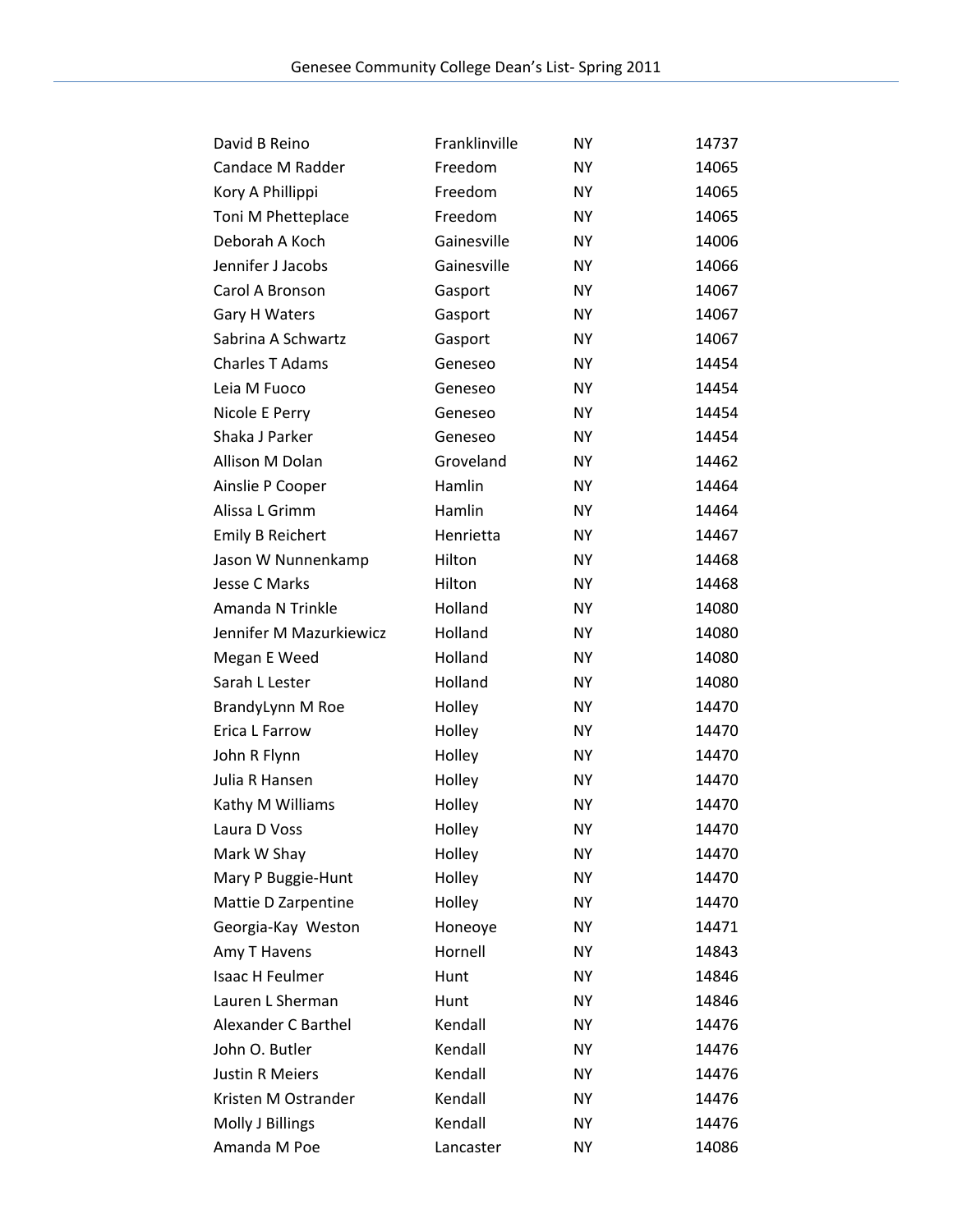| Brittany Wojnar           | Lancaster   | NY        | 14086 |
|---------------------------|-------------|-----------|-------|
| Robin K Rapone            | Leicester   | <b>NY</b> | 14481 |
| Serena R. Cooke           | Leicester   | <b>NY</b> | 14481 |
| Duane Weber               | LeRoy       | <b>NY</b> | 14482 |
| James R Feneran           | LeRoy       | <b>NY</b> | 14482 |
| Jamie L Givens            | LeRoy       | <b>NY</b> | 14482 |
| Jeremy A Tiede            | LeRoy       | <b>NY</b> | 14482 |
| Joeylyn Berl              | LeRoy       | <b>NY</b> | 14482 |
| Jordan B Jackson          | LeRoy       | <b>NY</b> | 14482 |
| Katherine M Stearns       | LeRoy       | <b>NY</b> | 14482 |
| Matthew Mead              | LeRoy       | <b>NY</b> | 14482 |
| Micah C Brill             | LeRoy       | <b>NY</b> | 14482 |
| <b>Scott D Preston</b>    | LeRoy       | <b>NY</b> | 14482 |
| Lynne Y Krest             | Lima        | <b>NY</b> | 14485 |
| Alina L Aldrich           | Linwood     | <b>NY</b> | 14486 |
| Jason P McMurtry          | Livonia     | <b>NY</b> | 14487 |
| Jessica Norton            | Livonia     | <b>NY</b> | 14487 |
| Jessica J Brisbane        | Livonia     | <b>NY</b> | 14487 |
| Michelle L Rakus          | Livonia     | <b>NY</b> | 14487 |
| Michelle M Wolter         | Livonia     | <b>NY</b> | 14487 |
| <b>Tera C Benitez</b>     | Livonia     | <b>NY</b> | 14487 |
| Wendy S Sexton            | Livonia     | <b>NY</b> | 14487 |
| Linda C. Helsdon          | Lyndonville | <b>NY</b> | 14098 |
| Mary E Kage               | Lyndonville | <b>NY</b> | 14098 |
| <b>Shannon R Gominiak</b> | Lyndonville | <b>NY</b> | 14098 |
| Pamela M Duffy            | Macedon     | <b>NY</b> | 14502 |
| Jeffery C Fox             | Machias     | <b>NY</b> | 14101 |
| Kimberly A Bieber         | Machias     | <b>NY</b> | 14101 |
| Laura A Neri              | Machias     | <b>NY</b> | 14101 |
| Abby C Reese              | Medina      | NΥ        | 14103 |
| Amanda L Griffin          | Medina      | NY        | 14103 |
| Casey R Irwin             | Medina      | <b>NY</b> | 14103 |
| Debra L Varley            | Medina      | <b>NY</b> | 14103 |
| Doreen J. Capstick        | Medina      | <b>NY</b> | 14103 |
| Erika M Fladt             | Medina      | <b>NY</b> | 14103 |
| Jennifer L Fisher         | Medina      | <b>NY</b> | 14103 |
| Jillian A Jones           | Medina      | <b>NY</b> | 14103 |
| John D Webber             | Medina      | <b>NY</b> | 14103 |
| Jonathan M Ioviero        | Medina      | <b>NY</b> | 14103 |
| Joseph R Moltrup          | Medina      | <b>NY</b> | 14103 |
| Melissa M Thompson        | Medina      | <b>NY</b> | 14103 |
| Christine M. Hare         | Middleport  | NY        | 14105 |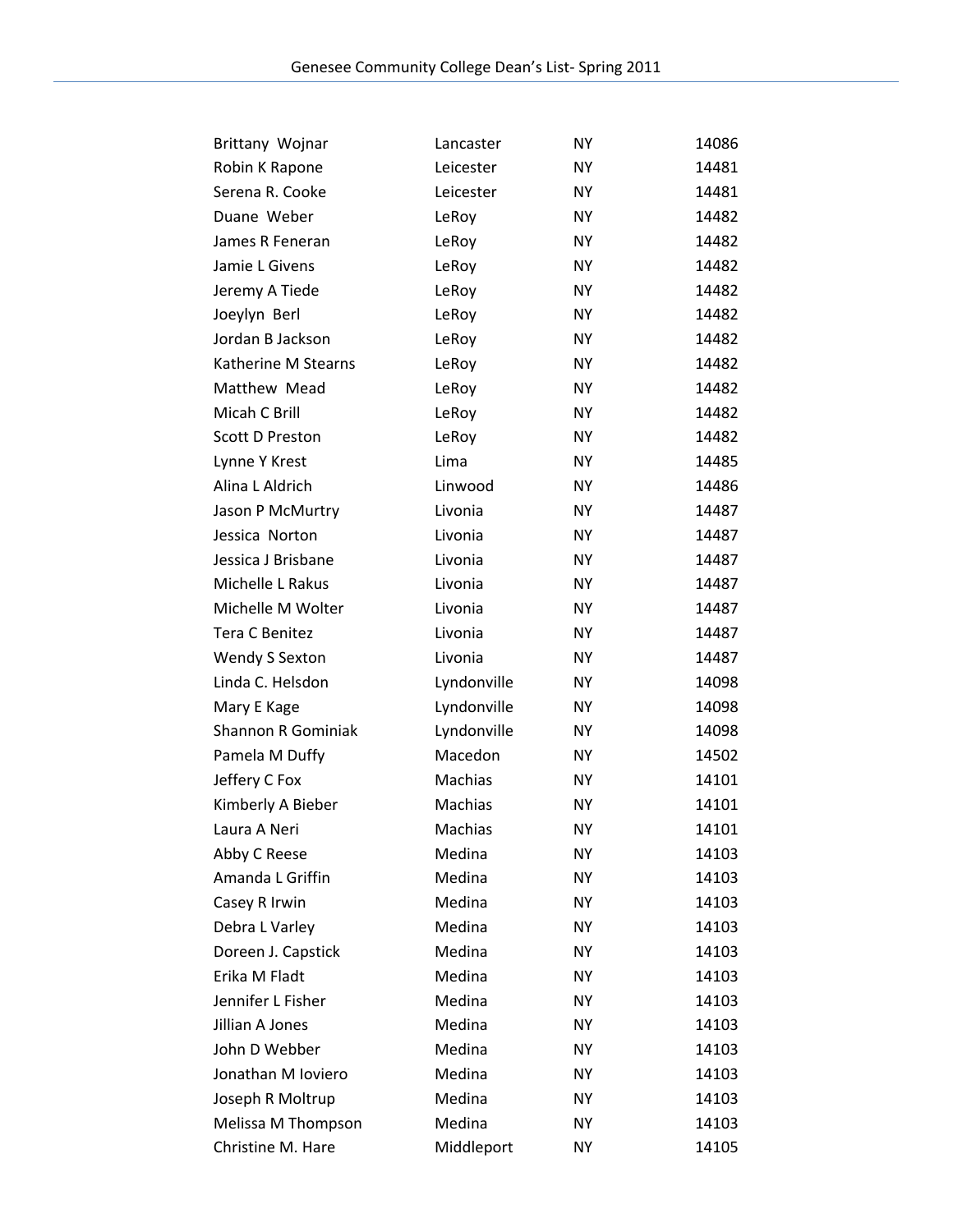| Stephen M Conley           | Middleport  | NY        | 14105 |
|----------------------------|-------------|-----------|-------|
| Brenda L Tanner-Leibenguth | Mt. Morris  | NΥ        | 14510 |
| Felicia F Leibenguth       | Mt. Morris  | <b>NY</b> | 14510 |
| Patricia White             | Mt. Morris  | <b>NY</b> | 14510 |
| Donna J Wing               | Mumford     | <b>NY</b> | 14511 |
| Alayna B Gibson            | Newburgh    | NY        | 12550 |
| Rebekah S Saeli            | North Chili | NΥ        | 14514 |
| Yvonne S Silverstein       | North Chili | NY        | 14514 |
| Stefanie R McCutcheon      | North Java  | <b>NY</b> | 14113 |
|                            | North       |           |       |
| Michael D Burton           | Tonawanda   | <b>NY</b> | 14120 |
| Darlene A Foster           | Nunda       | <b>NY</b> | 14517 |
| Evan J Pirrello            | Nunda       | <b>NY</b> | 14517 |
| Christa J Monachino        | Oakfield    | <b>NY</b> | 14125 |
| Danielle E Horning         | Oakfield    | <b>NY</b> | 14125 |
| Elizabeth M Coffey         | Oakfield    | <b>NY</b> | 14125 |
| Sara E Read                | Oakfield    | <b>NY</b> | 14125 |
| Catalino Sampel            | Pavilion    | <b>NY</b> | 14525 |
| Debra A Zalar              | Pavilion    | <b>NY</b> | 14525 |
| Erik J VonSanden           | Pavilion    | <b>NY</b> | 14525 |
| Karen L. Crittenden        | Pavilion    | <b>NY</b> | 14525 |
| Lydia A Zwierzynski        | Pavilion    | <b>NY</b> | 14525 |
| Marie L. Hart              | Pavilion    | <b>NY</b> | 14525 |
| William C. Kegler          | Pavilion    | NY        | 14525 |
| Christine M Liberti        | Perry       | <b>NY</b> | 14530 |
| Crystal Ouellette          | Perry       | <b>NY</b> | 14530 |
| Daniel T Popham            | Perry       | <b>NY</b> | 14530 |
| <b>Fredrick N Walters</b>  | Perry       | NY        | 14530 |
| Jamie L Moroz              | Perry       | <b>NY</b> | 14530 |
| Jennifer R Walters         | Perry       | <b>NY</b> | 14530 |
| Katie L Bussiere           | Perry       | <b>NY</b> | 14530 |
| Marie N Bouchard           | Perry       | <b>NY</b> | 14530 |
| Nancy J Warner             | Perry       | <b>NY</b> | 14530 |
| Todd Hurlburt              | Perry       | <b>NY</b> | 14530 |
| Valerie M McClurg          | Perry       | NY        | 14530 |
| Megan L Sawyer             | Piffard     | NY        | 14533 |
| Amie N Long                | Rochester   | NY        | 14624 |
| Amy L Pschierer            | Rochester   | NY        | 14624 |
| Ashley L Taylor            | Rochester   | ΝY        | 14616 |
| Deborah L Brown            | Rochester   | <b>NY</b> | 14612 |
| Erin L Wilmot-Sharra       | Rochester   | NY        | 14607 |
| Hector Rivera              | Rochester   | NΥ        | 14624 |
| Jacob W Rouse              | Rochester   | <b>NY</b> | 14609 |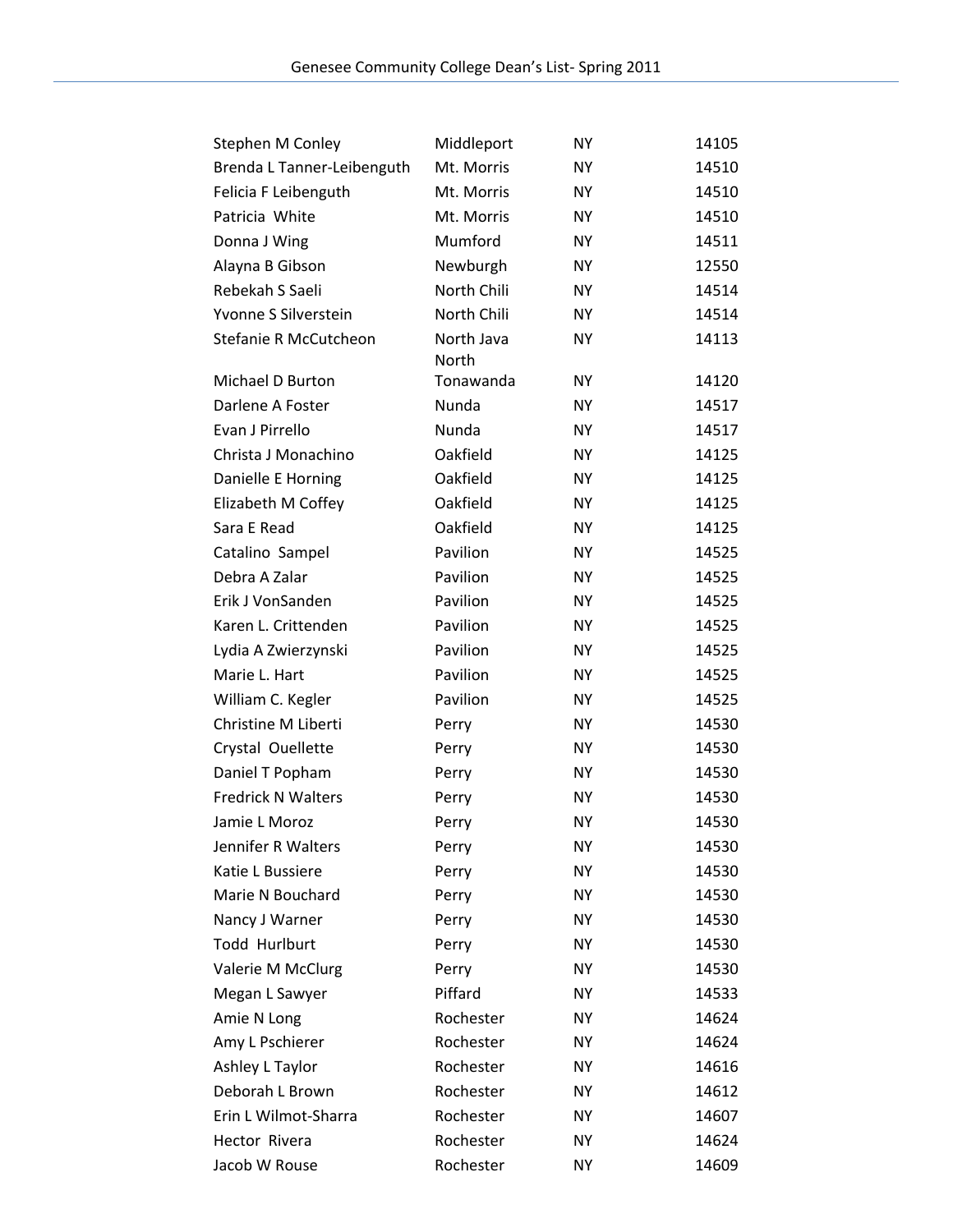| Jennifer Marshall         | Rochester             | <b>NY</b> | 14620 |
|---------------------------|-----------------------|-----------|-------|
| John S Northrup           | Rochester             | <b>NY</b> | 14606 |
| Karen A Leavenworth       | Rochester             | <b>NY</b> | 14612 |
| Kim M Sadki               | Rochester             | <b>NY</b> | 14624 |
| Kimberley S Eaton         | Rochester             | <b>NY</b> | 14623 |
| Latoya D Stevenson        | Rochester             | <b>NY</b> | 14609 |
| Phonesanith Thadsamany    | Rochester             | <b>NY</b> | 14613 |
| Sean T Cignarale          | Rochester             | <b>NY</b> | 14606 |
| Sharon K Freeman          | Rochester             | <b>NY</b> | 14624 |
| Shedrick J Wooden         | Rochester             | <b>NY</b> | 14621 |
| Steven W. McPherson       | Rush                  | <b>NY</b> | 14543 |
| Kathryn E DiFiore         | Scottsburg            | <b>NY</b> | 14545 |
| Peggy A Montgomery        | Scottsville           | <b>NY</b> | 14546 |
| Michelle L Gell           | <b>Silver Springs</b> | <b>NY</b> | 14550 |
| Elizabeth A. Daugherty    | South Wales           | <b>NY</b> | 14139 |
| Michelle V Fronczek       | South Wales           | <b>NY</b> | 14139 |
| Jennifer L Brest          | Spencerport           | <b>NY</b> | 14559 |
| Julie L Pettrone          | Spencerport           | <b>NY</b> | 14559 |
| Stephanie M Barone        | Spencerport           | <b>NY</b> | 14559 |
| Paula K Lutz              | Springville           | <b>NY</b> | 14141 |
| Joshua E Fiegl            | Springwater           | <b>NY</b> | 14560 |
| Mark J Williams           | Stafford              | <b>NY</b> | 14143 |
| Tammy L. Trzaska          | Stafford              | <b>NY</b> | 14143 |
| Margaret E Burnisky       | Stanley               | <b>NY</b> | 14561 |
| Lynn M. Streicher         | Strykersville         | <b>NY</b> | 14145 |
| Jenni E Foutch            | Syracuse              | <b>NY</b> | 13210 |
| George P. Armstrong       | Varysburg             | <b>NY</b> | 14167 |
| Jennifer L Holt           | Varysburg             | <b>NY</b> | 14167 |
| Richard J Babula          | Varysburg             | <b>NY</b> | 14167 |
| Ashley A Hyjek            | Warsaw                | NΥ        | 14569 |
| <b>Bradley P McGinnis</b> | Warsaw                | <b>NY</b> | 14569 |
| Danielle N Murtha         | Warsaw                | <b>NY</b> | 14569 |
| Frederick W Roll          | Warsaw                | <b>NY</b> | 14569 |
| Jonica S Walton           | Warsaw                | <b>NY</b> | 14569 |
| Joshua D Russell          | Warsaw                | <b>NY</b> | 14569 |
| Julie L. Beck             | Warsaw                | <b>NY</b> | 14569 |
| Melissa S Furman          | Warsaw                | <b>NY</b> | 14569 |
| Michelle L Goodenow       | Warsaw                | NΥ        | 14569 |
| Ramsey S Coveny           | Warsaw                | <b>NY</b> | 14569 |
| Tara A Tiede              | Warsaw                | <b>NY</b> | 14569 |
| <b>Heather M Williams</b> | Wayland               | <b>NY</b> | 14572 |
| Janine M Watkins          | Wayland               | <b>NY</b> | 14572 |